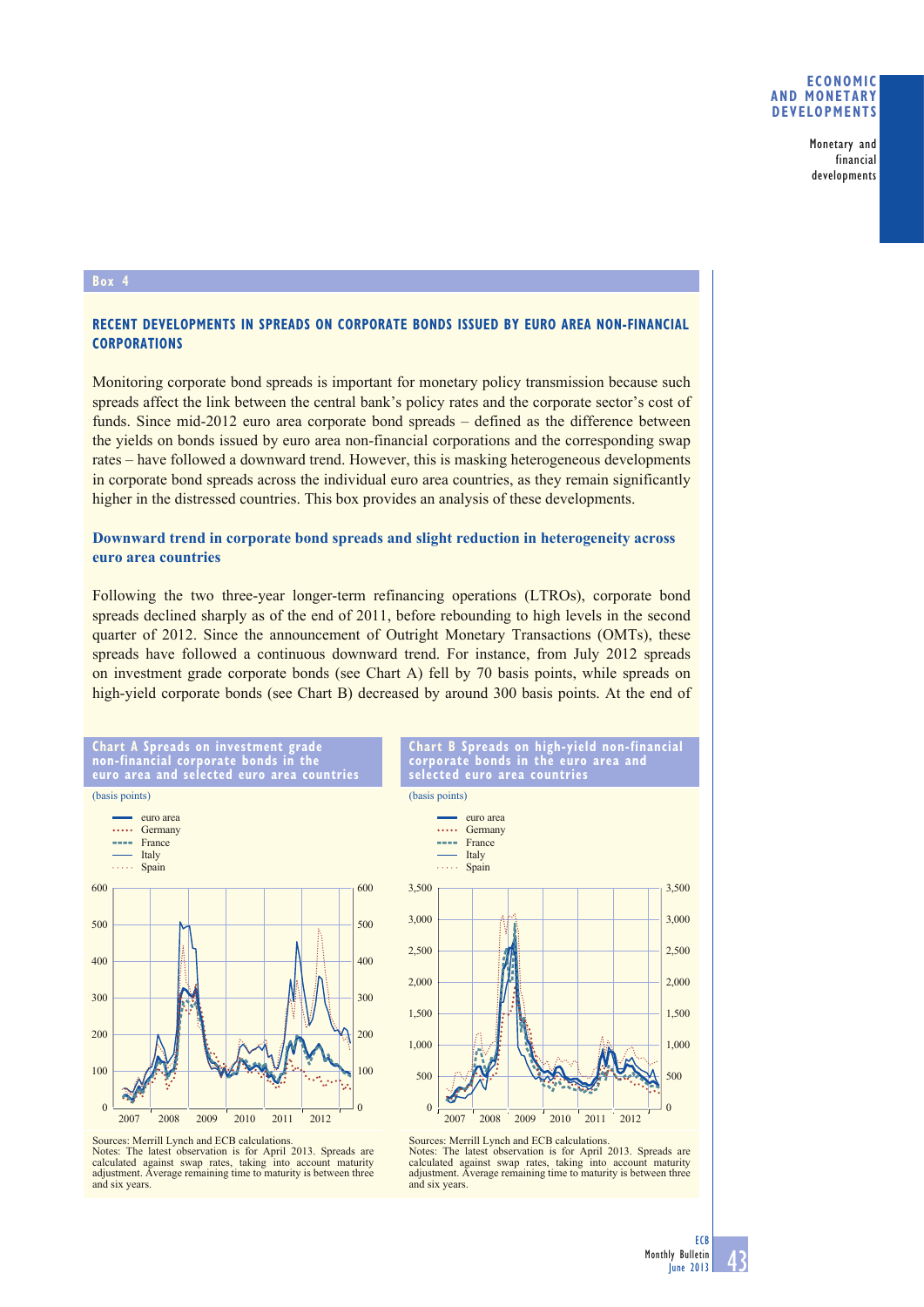April 2013, for the euro area as a whole, the average spread on non-financial corporate bonds was close to 350 basis points for the non-investment grade segment and 90 basis points for the investment grade segment. These spreads are relatively close to the historically low levels witnessed in 2007<sup>1</sup>, when the spread on non-investment grade debt was around 280 basis points and that on investment grade debt stood at 45 basis points.

At the country level, there is still significant heterogeneity between the distressed and nondistressed countries. For instance, in Germany and France, spreads on investment grade corporate bonds have almost returned to the levels seen in 2007, but in Spain and Italy, they are still much higher than they were in 2007, although they have decreased significantly since September 2012. Overall, the heterogeneity in corporate bond spreads across the euro area, for example according to the standard deviation calculated for a selection of euro area countries, $\frac{2}{3}$  started to decline in September 2012 following the announcement of OMTs, but nevertheless remains at a high level.

### **Greater issuance and reduced price discrimination among ratings**

The spread compression on euro area corporate debt may be a sign that investors' attitude towards risk is changing in terms of both risk perception and risk aversion. This is reflected in the greater issuance of low-rated debt and reduced price discrimination with regard to the debt issued by corporates with different credit ratings. First, total issuance of euro area corporate debt was high in 2012 and even hit record levels for the high-yield segment in 2012 and the months up to June in 2013 (see Chart C). In addition, the share of high-yield debt in the total issuance of debt by euro area non-financial corporations reached 31% in the first quarter 2013, which is well above its long-term average of 13% since 1999. While part of the increase in the issuance of high-yield debt may reflect a greater willingness among investors to take on more risk, it may also reflect a composition effect stemming from a rise in corporate downgrades, as well as the substitution of bank-based financing for market-based financing, similar to that observed during the period 2009-10. Second, the changing attitude towards credit risk is evident in reduced price discrimination with regard to the debt issued by corporates with lower credit ratings. For instance, the gap between spreads on investment grade bonds and those on high-yield corporate bonds was 270 basis points in April 2013, down from a peak of 700 basis points in November 2011. Nevertheless, the spread compression across rating categories was even more pronounced prior to the crisis, with the gap amounting to only 120 basis points in May 2007. This suggests that investors are still discriminating more between different risk categories than they were before the crisis.

#### **Underlying economic factors of corporate bond spreads**

Corporate bond spreads compensate investors for both the expected default losses (i.e. the product of the probability of default and the expected loss given default) and for their aversion towards uncertainty about such losses. In addition, they may contain compensation for a number of non-credit risks, such as a liquidity risk premium, i.e. the additional compensation that investors require for bearing the risk that they may not always be able to sell their claim except at a substantial discount. Since the end of 2011 developments in corporate bond spreads have been

<sup>1</sup> This period was characterised by the compression of spreads coupled with the search for higher returns, which tended to lead to a greater appetite for risk among investors. Therefore, caution is required when interpreting this period as a benchmark in terms of risk pricing.

<sup>2</sup> Owing to data availability, standard deviations are calculated on the basis of the following countries: Germany, France, Spain, Italy, the Netherlands and Belgium.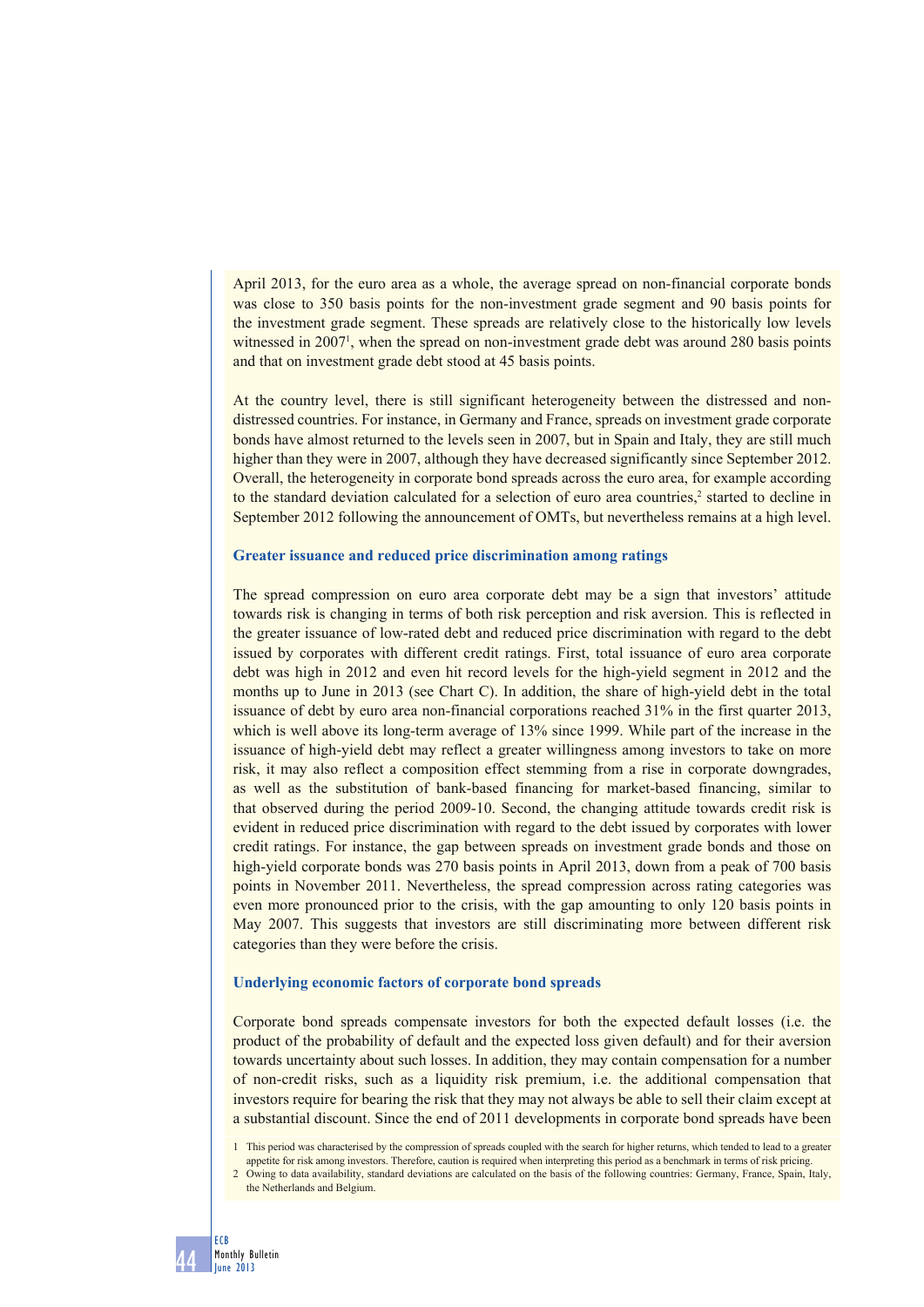## **ECONOMIC AND MONETARY DEVELOPMENTS**

Monetary and financial developments

driven by several of these factors in an environment that has also been impacted by a number of policy measures, such as the three-year LTROs and the announcement of OMTs.

First, the renewed increase in spreads in the run-up to July 2012 can be explained by the deterioration in macroeconomic conditions which led to a pick-up in expected default losses, as partially reflected by the rise in expected default frequencies of listed euro area non-financial corporations (see Chart D). After the announcement of OMTs in September 2012, which triggered a decline in the perception of risk associated with euro-denominated assets, expected default frequencies started to decline gradually, alongside corporate bond spreads. However, expected default frequencies at the euro area level remain comparatively high by historical standards and relative to corporate bond spreads. While the level of expected default frequencies for euro area non-financial corporations was, on average, 0.1% in 2007, it stood at 0.9% in March 2013, amid the subdued economic outlook.<sup>3</sup> This suggests a potential misalignment between corporate bond spreads and the probability of default. With regard to the cross-country heterogeneity observed in spreads (see Chart A), it can be explained by the significant heterogeneity in expected default frequencies among the euro area countries (see Chart D).

Second, the low interest rate environment and exceptional monetary policy measures taken around the globe spurred investors to search for investment opportunities that offered higher returns. This triggered a rally in more risky assets, such as corporate bonds. Investor demand



Sources: Moody's KMV and ECB calculations.<br>Notes: Expected default frequency is defined as the probability that a firm's asset value will fall below the default point one year ahead. For each country and the euro area, the calculation is based on the average of individual expected default frequencies weighted by total assets. The latest observation is for March 2013.

3 However, when comparing expected default frequencies with corporate bond spreads, it should be kept in mind that the various indices do not necessarily cover the same corporates.



 $0<sup>0</sup>$ 

 $0.5$ 

1.0

1.5

2.0

2.5

3.0